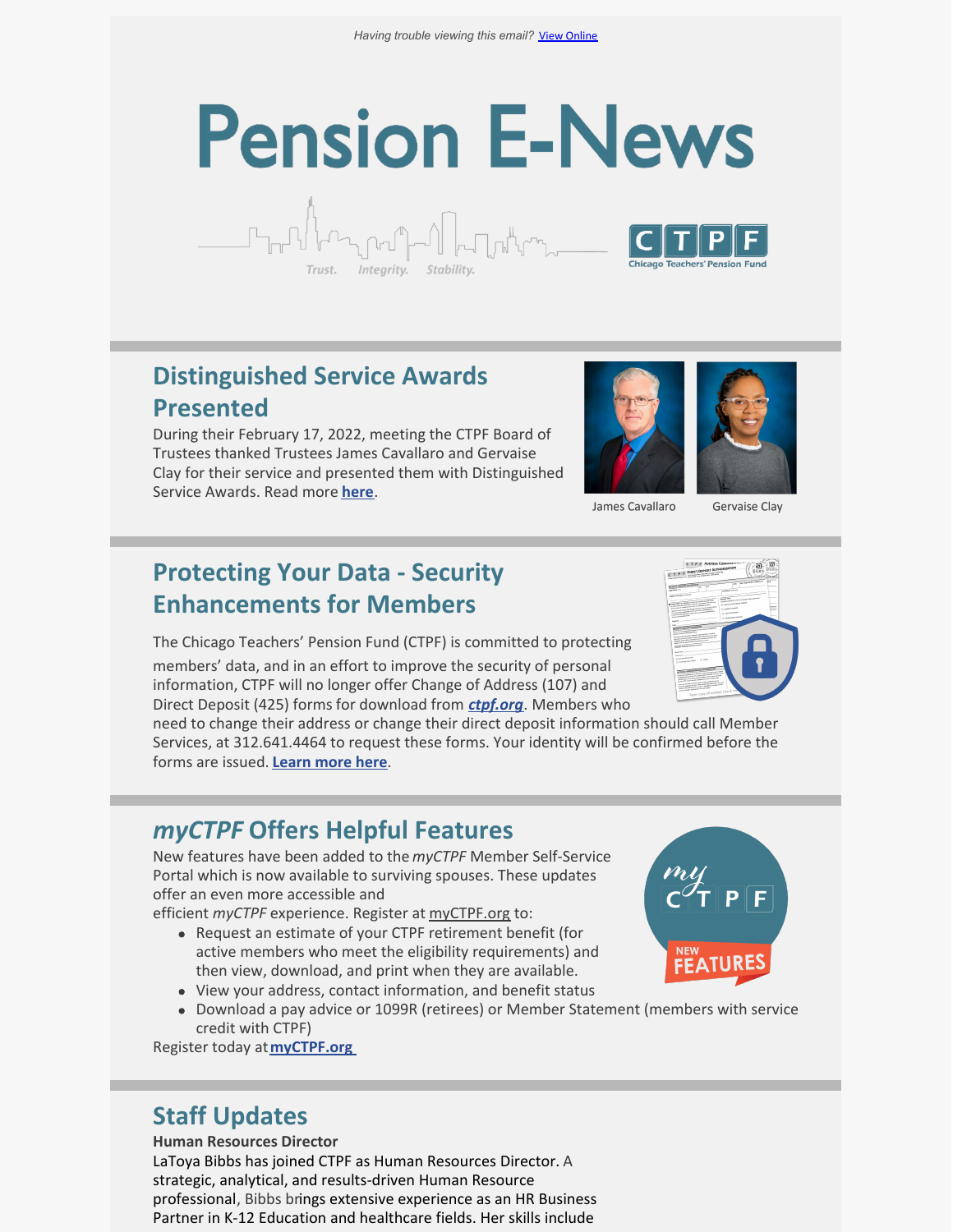organizational design in staffing, budgeting, organizational development, project management, and talent sourcing. She comes to CTPF from Chicago Public Schools, where she most recently worked as the staffing HR Manager in Nutrition Support Services, supporting more than 2,700 employees. Bibbs earned a bachelor's degree in Communications/Journalism from Columbia College-Chicago and a master's degree in Human Resource Management from Keller Graduate School.

# **2022 Retirement Webinars**

CTPF offered a 2022 Retirement Webinar on February 21, 2022. **[View the webinar presentation and recording here](https://ctpf.org/member-resources/active-members/retirement-resources)**. CTPF will offer another set of 2022 Retirement Webinars at 9:00 a.m. and 1:00 p.m. on April 12, 2022. Webinars offer an overview of the retirement process and can help you jump start (or complete) your retirement application.

Register at **[ctpf.org/calendar](https://ctpf.org/news-calendar/calendar)**.

# **Are You Redefining Retirement?**

We know that retirement represents a new beginning for many of our members. What are you doing to stay active, creative, engaged, and involved? Inspire others to join you. Send your story and a photo to **[communications@ctpf.org](mailto:communications@ctpf.org)**. **[Read about others who are Redefining](https://ctpf.org/news-calendar/newsfeed?tid=28) Retirement here**.

# **Pension Payment Schedule**

CTPF encourages all members to switch to direct deposit. Call Member Services at 312.641.4464 to request your documentation and ensure the timely delivery of your benefits. The schedule for mailing checks and [direct deposit dates through July 2022 is listed below.](https://www.ctpf.org/member-resources/retired-members/pension-payments) **Click here for the full schedule**.

| <b>Month</b>      | <b>Last Day to Submit</b><br>an Address or Tax<br><b>Withholding Change</b> | <b>Check</b><br><b>Mailing Date</b> | <b>Direct</b><br><b>Deposit Date</b> |
|-------------------|-----------------------------------------------------------------------------|-------------------------------------|--------------------------------------|
| <b>March 2022</b> | February 11, 2022                                                           | February 25, 2022                   | March 1, 2022                        |
| April 2022        | March 17, 2022                                                              | March 30, 2022                      | April 1, 2022                        |
| May 2022          | April 15, 2022                                                              | April 28, 2022                      | May 2, 2022                          |
| June 2022         | May 16, 2022                                                                | May 27, 2022                        | June 1, 2022                         |
| <b>July 2022</b>  | June 15, 2022                                                               | June 29, 2022                       | July 1, 2022                         |

# **Employee Contribution Reporting**

Each pay period, Employers remit employee pension contributions to CTPF. Illinois law requires that these contributions be made within a certain time period. If the Employer does not send the funds within the required time, penalties may be assessed. Find the most recent list of delinquent employers **[here](https://ctpf.org/employer-contribution-reporting)**.





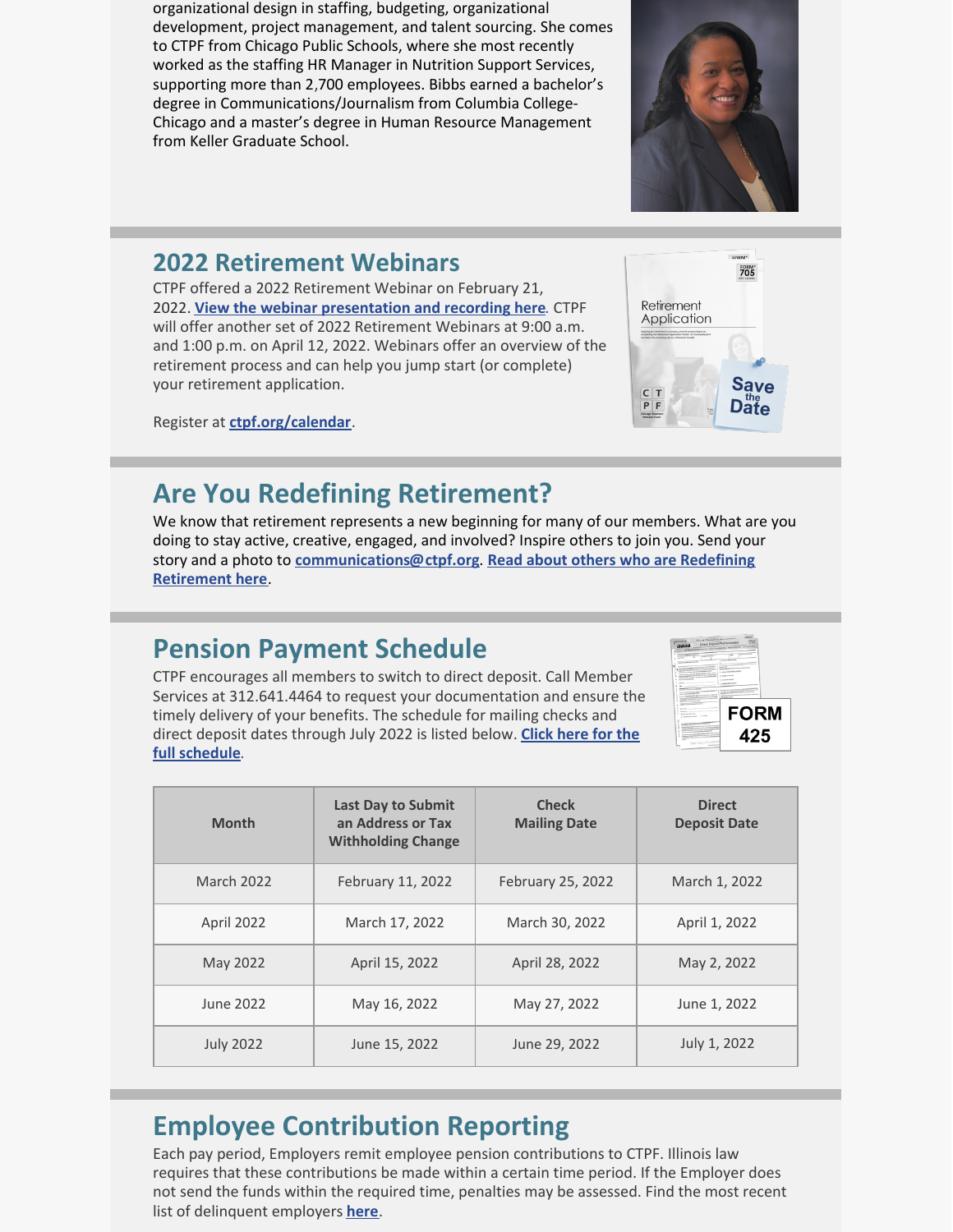# **Lost Payees**

CTPF is trying to contact members who are over age 70½, but who have not commenced benefits or taken a refund of their contributions. If you or someone you know is included on the **Lost [Payees](https://www.ctpf.org/sites/files/2020-10/lost_payees_last_school_worked_website_list_2.pdf) Listing**, please contact Member Services, 312.641.4464 or email **[memberservices@ctpf.org](mailto:memberservices@ctpf.org)**.

#### **CTPF COVID-19 Information & Resources**

CTPF is committed to doing our part to stop the spread of COVID-19. For the health, safety, and wellbeing of all CTPF Members, the Fund continues to deliver all member services remotely. The physical office remains closed to all but essential employees whose duties cannot be performed offsite. In-person services and counseling are suspended until it is safe to resume these operations.

CTPF has implemented the following changes for the health and safety of all:

- In-person appointments and services are suspended.
- Phone assistance, video counseling, and remote notarization appointments are available. Members should call 312.641.4464 or email **[memberservices@ctpf.org](mailto:memberservices@ctpf.org)** for assistance.
- US Mail processing may be delayed. Send benefit applications, forms, and documents by fax 312.641.7185 or email an attachment (.pdf or .jpg format) to **[imaging@ctpf.org](mailto:imaging@ctpf.org)** to ensure prompt processing.

Learn more on the COVID-19 Response Page **[ctpf.org/covid-19](https://ctpf.org/news-calendar/covid-19).**



All current meeting dates, office information, and upcoming event information can be found on the CTPF Calendar at **[ctpf.org/calendar](https://ctpf.org/news-calendar/calendar)**[.](https://ctpf.org/news-calendar/calendar)

#### **CTPF BOARD OF TRUSTEES**

Jeffery Blackwell, *President* Mary Sharon Reilly, *Vice President* Jacquelyn Price Ward, *Financial Secretary* Lois Nelson, *Recording Secretary*

Miguel del Valle Victor Ochoa Tina Padilla Maria J. Rodriguez Jerry Travlos Dwayne Truss Quentin S. Washington Philip Weiss

Carlton W. Lenoir, Sr., *Executive Director*

#### **STAY CONNECTED & SPREAD THE WORD**

\_\_\_\_\_\_\_\_\_\_\_\_\_\_\_\_\_\_\_\_\_\_\_\_\_\_\_\_\_\_\_\_\_\_\_\_\_\_\_\_\_\_\_\_\_\_\_\_\_\_\_\_\_\_\_\_\_\_\_\_\_\_\_

CTPF will continue to share information at *[ctpf.org](https://nam11.safelinks.protection.outlook.com/?url=http%3A%2F%2Fr20.rs6.net%2Ftn.jsp%3Ff%3D001Oq0TM6CVsKr16mBIJWQ5Txgxq1D0DQ71XepjiVhvp5Bdir-9OjtYv4LvxhiMPX2GMPhwQfjmGHSdxSfrYvZaxDcty5YgMIa2e4clI6Ts6waNsooyMHn65iLHXWPKwOOd30ezxEKSRSqFlYqdRQfouIjIJQZcg43n%26c%3DrrHtvthGwuyW-ZAKLc0ZJMgKnz-9DQ4rvOuN8tBf3R8ihnUal54aXQ%3D%3D%26ch%3DsUd1tqkBvQncZr6j3v8_KZ5FYGxfMqIG7_Uzp-Y8v0_abEJ6gyT9OQ%3D%3D&data=04%7C01%7Ckaisere%40ctpf.org%7Ca8d8058eb5784c1d00c408d97862b086%7Ca881b9a43fe041eb97266e31ebe4d79e%7C1%7C1%7C637673187538378334%7CUnknown%7CTWFpbGZsb3d8eyJWIjoiMC4wLjAwMDAiLCJQIjoiV2luMzIiLCJBTiI6Ik1haWwiLCJXVCI6Mn0%3D%7C2000&sdata=ZcVOMCBM0BfT2fvi6WFD2bOfU%2FDpDXFwLKqUbjlrJRI%3D&reserved=0)* on social media, in E-Lerts, and in E-News. We also encourage you to connect with CTPF on social media; many of CTPF's more than 89,000 members are active on either Facebook, Twitter, and LinkedIn.

Please consider forwarding this email to a friend who may be a fellow member or pensioner.